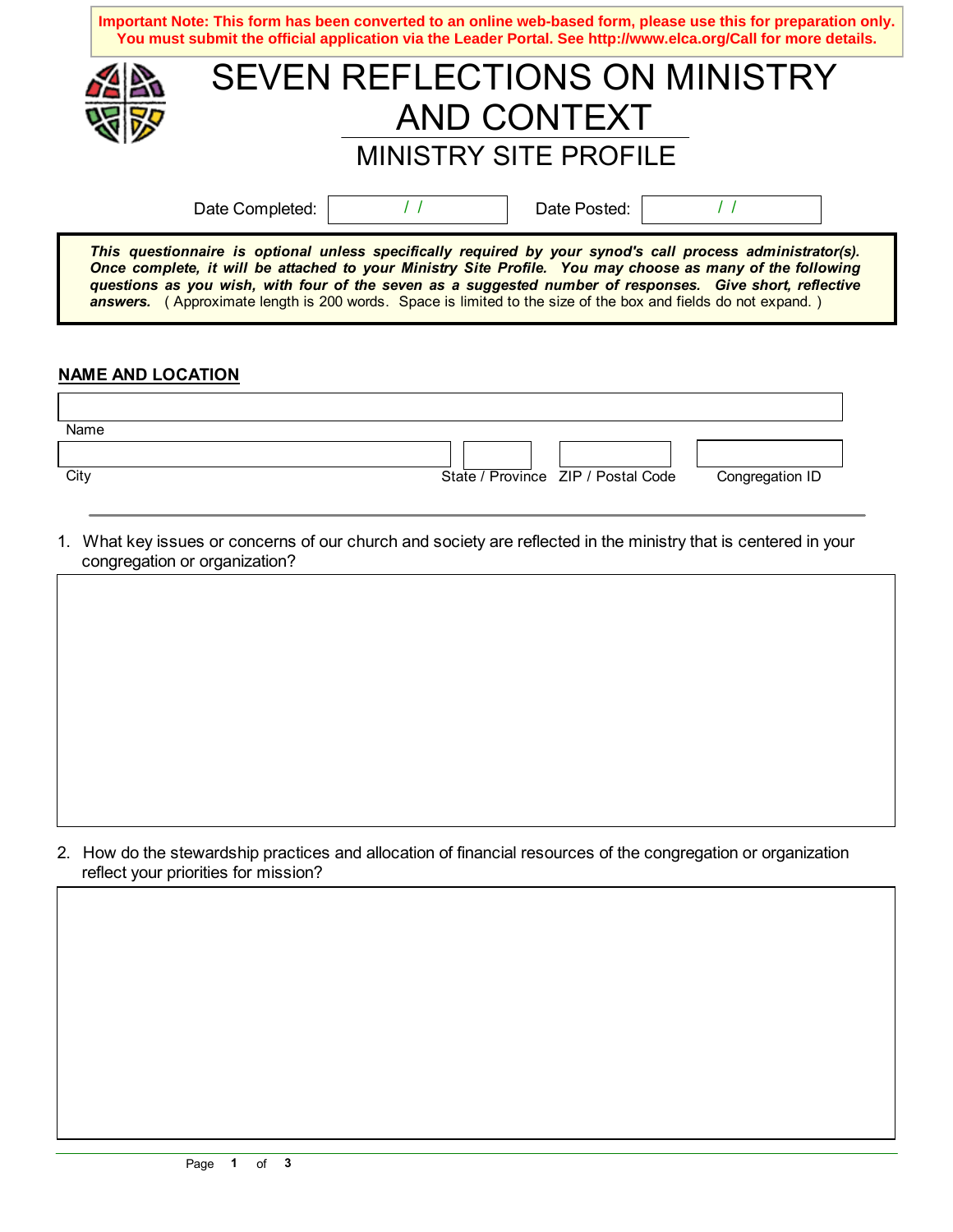3. In what ways is the membership of your congregation or organization similar or different from the people of the neighborhood in which you are located?

4. Identify the three most significant or formative events in the history of your congregation or organization.

5. Describe the way the congregation or organization is currently involved in community and ecumenical partnerships.